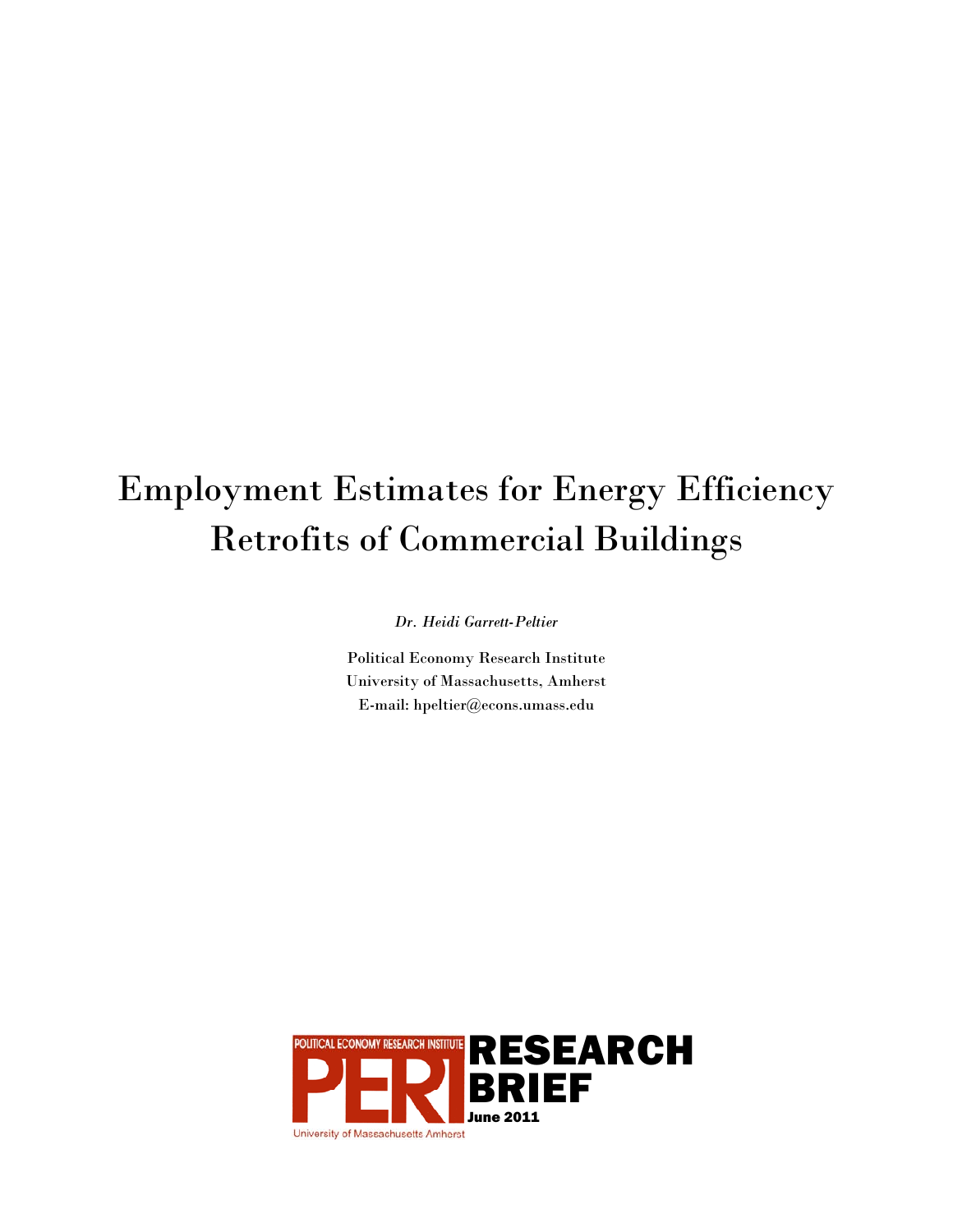## *Employment Estimates for Energy Efficiency Retrofits of Commercial Buildings*

#### TABLES AND METHODOLOGY

Heidi Garrett-Peltier Political Economy Research Institute University of Massachusetts, Amherst

June 2, 2011

#### INTRODUCTION

This document presents estimates of spending and employment that could result from a federal program to provide incentives for retrofitting commercial buildings to increase their energy efficiency. These employment estimates were developed using an input-output model as well as data from the Energy Information Administration's April 2011 *Short Term Energy Outlook*, the 2003 Commercial Building Energy Consumption Survey (CBECS)1, and data provided by the U.S. Green Building Council.

#### METHODOLOGY FOR ESTIMATING EMPLOYMENT MULTIPLIERS

#### **INPUT-OUTPUT MODEL BACKGROUND**

The input-output (I-O) model used for this analysis is the IMPLAN version 3 model with 2009 U.S. national data, the most recent data available as of April 2011. The IMPLAN model uses data from the Commerce Department's Bureau of Economic Analysis as well as additional data sources to compile inputoutput accounts of 440 industries. Using the I-O model, we can estimate the number of jobs that are directly created in a given industry in response to increased spending in that industry. In addition, since the I-O model captures inter-industry linkages, we can also estimate the number of jobs that are indirectly created throughout the economy in industries which supply goods and services to the industry in question. For example, if spending on the output of the construction industry increases by \$1 million, we can use the I-O model to estimate the number of direct jobs that are created in the construction industry in response to that increased spending, as well as the indirect jobs that are created in lumber, hardware, trucking, and other industries which supply the construction industry. Finally, in this analysis we also include induced job creation. Induced employment results when workers in the direct and indirect industries spend their earnings, creating increased demand in industries such as retail, healthcare, and food services. For this analysis, we use an induced multiplier of 0.40. Once we measure the combined impact of the direct and indirect employment, we multiply this by 40 percent to estimate the level of induced employment.

<sup>1</sup> The 2003 CBECS survey is the most recent data available.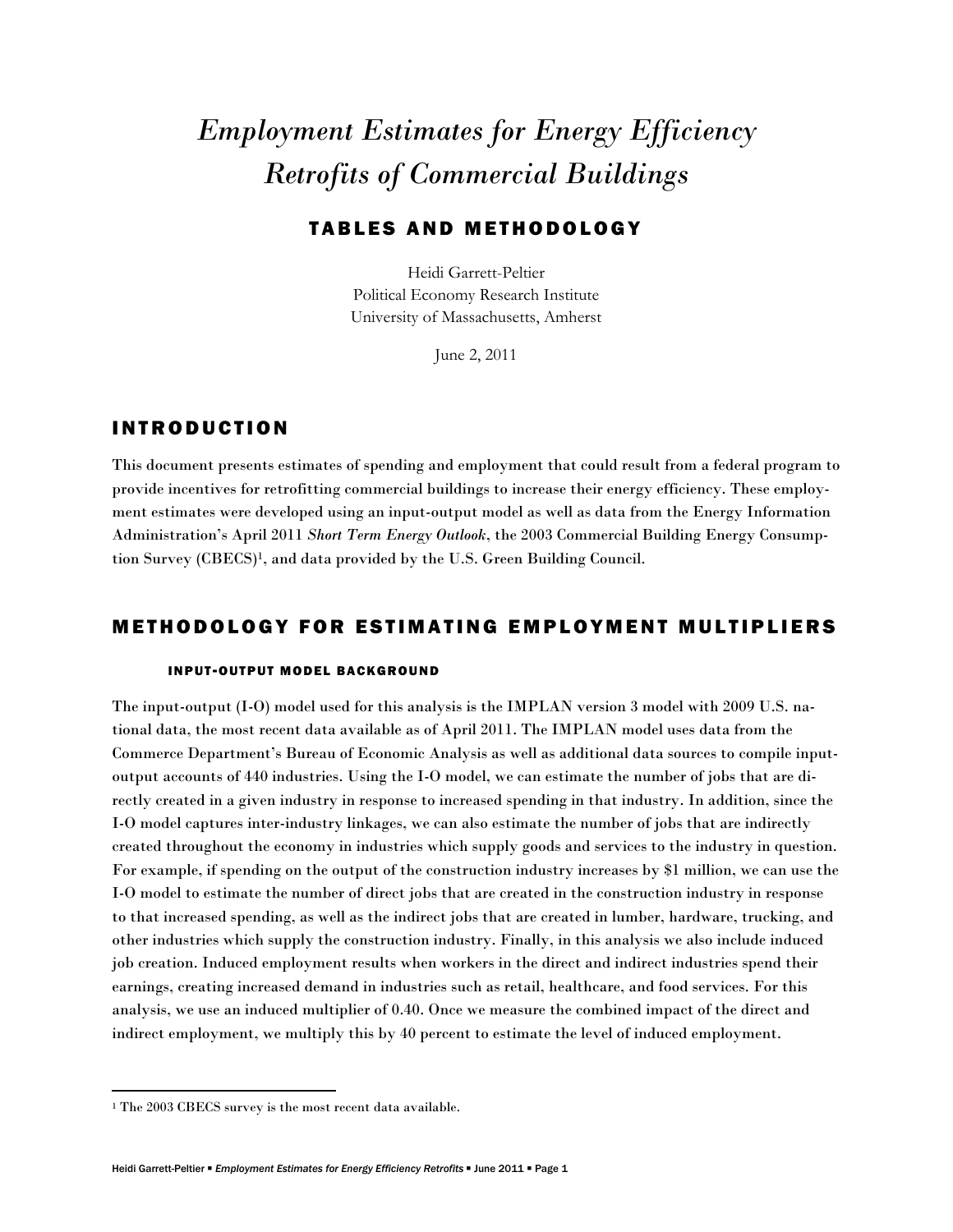#### ENERGY EFFICIENCY CATEGORIES: COMPOSITION AND MULTIPLIERS

Using the I-O model, we estimate the number of jobs created for each \$1 million spent in the industries we would expect are most affected by increased demand for commercial building EE retrofits. These include the manufacturing and installation of the following types of technologies:2

- lighting upgrades;
- **heating, ventilation, and air conditioning (HVAC) upgrades;**
- water heating upgrades;
- new motors and drives for building energy systems;
- office equipment upgrades (including copiers, computers, and communications equipment);
- environmental controls (including controls for heating and cooling, circuits, and processes); and
- building envelope improvements (including windows, roofing, and insulation).

Spending \$1 million on the manufacture and installation of each of these technologies results in the following employment impacts:

| EE technology group    | Direct employment<br>per \$1 million | Indirect employment<br>per \$1 million | Induced employment<br>per \$1 million | Total employment<br>per \$1 million |
|------------------------|--------------------------------------|----------------------------------------|---------------------------------------|-------------------------------------|
| Lighting               | 5.1                                  | 4.2                                    | 3.7                                   | 12.9                                |
| <b>HVAC</b>            | 5.3                                  | 4.2                                    | 3.8                                   | 13.3                                |
| Motors and drives      | 4.5                                  | 3.9                                    | 3.4                                   | 11.9                                |
| Water heating          | 5.0                                  | 4.1                                    | 3.6                                   | 12.6                                |
| Office equipment       | 3.8                                  | 3.7                                    | 3.0                                   | 10.5                                |
| Environmental controls | 5.0                                  | 4.3                                    | 3.7                                   | 13.0                                |
| Envelope improvements  | 7.7                                  | 3.9                                    | 4.7                                   | 16.3                                |
| Straight average       | 5.1                                  | 4.0                                    | 3.7                                   | 12.8                                |
| Weighted average       | 5.7                                  | 4.1                                    | 3.9                                   | 13.6                                |

*Table 1* 

We calculate a weighted average of these EE upgrades to commercial buildings. The weights for these were derived using data from the Lawrence Berkeley National Laboratory on energy-efficiency measures installed in ESCO projects. They are as follows:

<sup>2</sup> This list was developed using information from USGBC as well as the January 2005 "Review of U.S. ESCO Industry Market Trends" by LBNL; Building STAR Survey Results from the Real Estate Roundtable; and the February 2011 report "Deep Savings in Existing Buildings" by the New Buildings Institute for NEEA.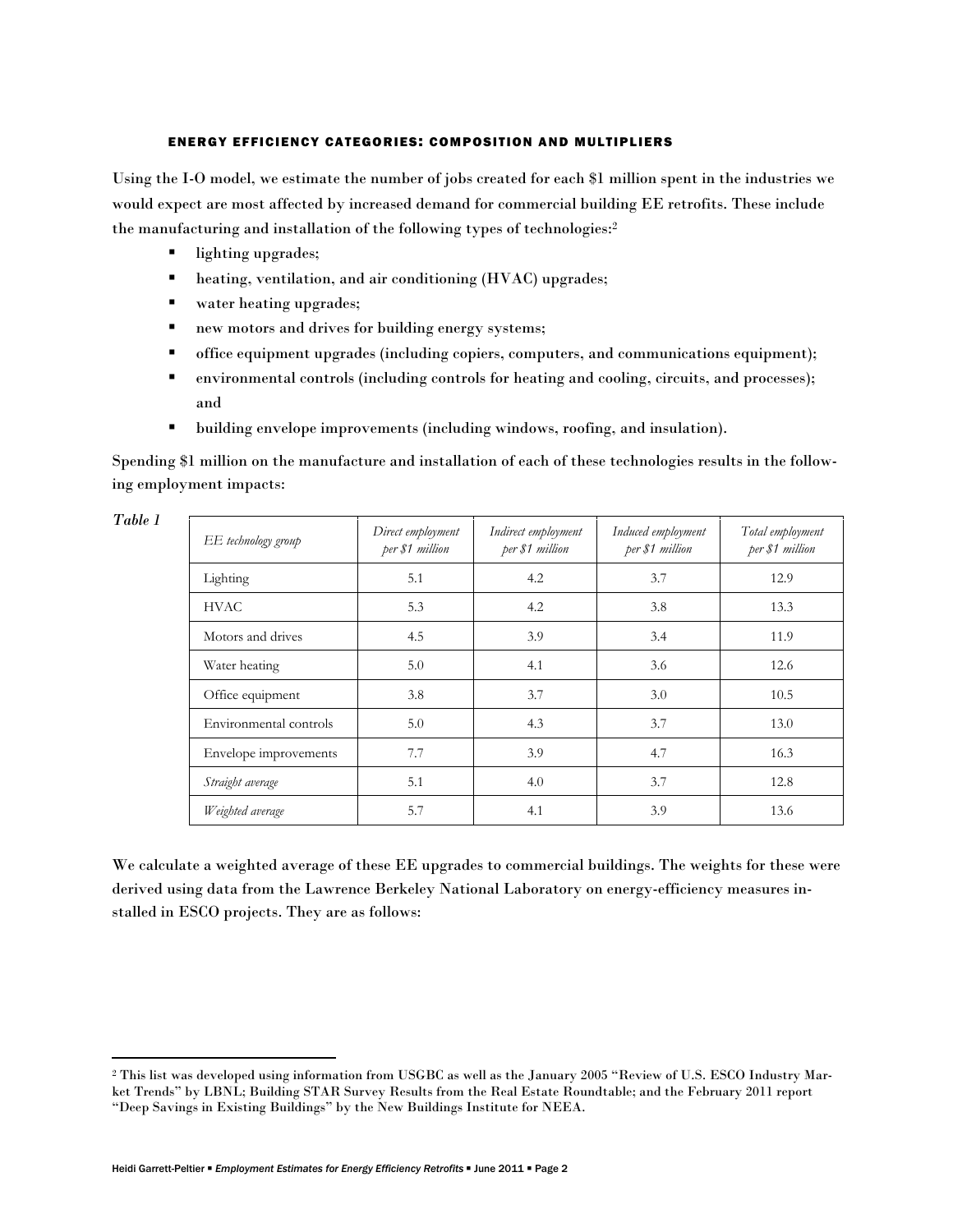*Table 2* 

| EE technology group    | Weighting |
|------------------------|-----------|
| Lighting               | 0.25      |
| <b>HVAC</b>            | 0.20      |
| Motors and drives      | 0.11      |
| Water heating          | 0.09      |
| Office equipment       | 0.03      |
| Environmental controls | 0.26      |
| Envelope improvements  | 0.06      |

The industry composition used to generate these employment estimates in the I-O model is presented here:

*Table 3* 

| Category               | Industry composition in I-O Model (direct impacts)                                                                                           |
|------------------------|----------------------------------------------------------------------------------------------------------------------------------------------|
| Lighting               | 70% lighting fixture manufacturing, 30% installation <sup>3</sup>                                                                            |
| <b>HVAC</b>            | 24% air purification and ventilation equipment, 23% heating equipment, 23% air<br>conditioning and refrigeration equipment, 30% installation |
| Water heating          | 35% power boilers, 35% water heaters (except boilers), 30% installation                                                                      |
| Motors and drives      | 70% motor and generator manufacturing, 30% installation                                                                                      |
| Office equipment       | 28% photocopying equipment, 28% computer equipment, 7% telephone                                                                             |
| Environmental controls | 70% automatic environmental controls manufacturing, 30% installation                                                                         |
| Envelope improvements  | 8% window manufacturing, 8% insulation, 2% roofing materials, 2% painting<br>and coating materials, 80% installation                         |

The table above reflects only the direct spending on equipment and installation. In addition to the industries directly affected by these upgrades, a variety of manufacturing and services industries will be indirectly affected. These are listed in the table below:

| ante |  |
|------|--|
|------|--|

| Category               | Industries indirectly impacted                                                                                                                     |
|------------------------|----------------------------------------------------------------------------------------------------------------------------------------------------|
| Lighting               | Wholesale trade, power equipment and transformer manufacturing, truck<br>transportation, building services, machine shops                          |
| <b>HVAC</b>            | Wholesale trade, truck transportation, services to buildings, machine shops, fer-<br>rous metal foundries, iron and steel mills                    |
| Water heating          | Wholesale trade, machine shops, truck transportation, services to buildings, busi-<br>ness support services, architecture and engineering          |
| Motors and drives      | Wholesale trade, truck transportation, services to buildings, copper rolling and<br>drawing, crown and closure manufacturing, iron and steel mills |
| Office equipment       | Wholesale trade, semiconductor manufacturing, software publishers, scientific<br>R&D, advertising                                                  |
| Environmental controls | Wholesale trade, scientific R&D, software publishers, services to buildings,<br>custom computer programming, semiconductor manufacturing           |
| Envelope improvements  | Wholesale trade, truck transportation, services to buildings, accounting,<br>maintenance and repair construction, architecture and engineering     |

<sup>&</sup>lt;sup>3</sup> The term "installation" is used here to represent the industry of repair and maintenance construction of non-residential buildings.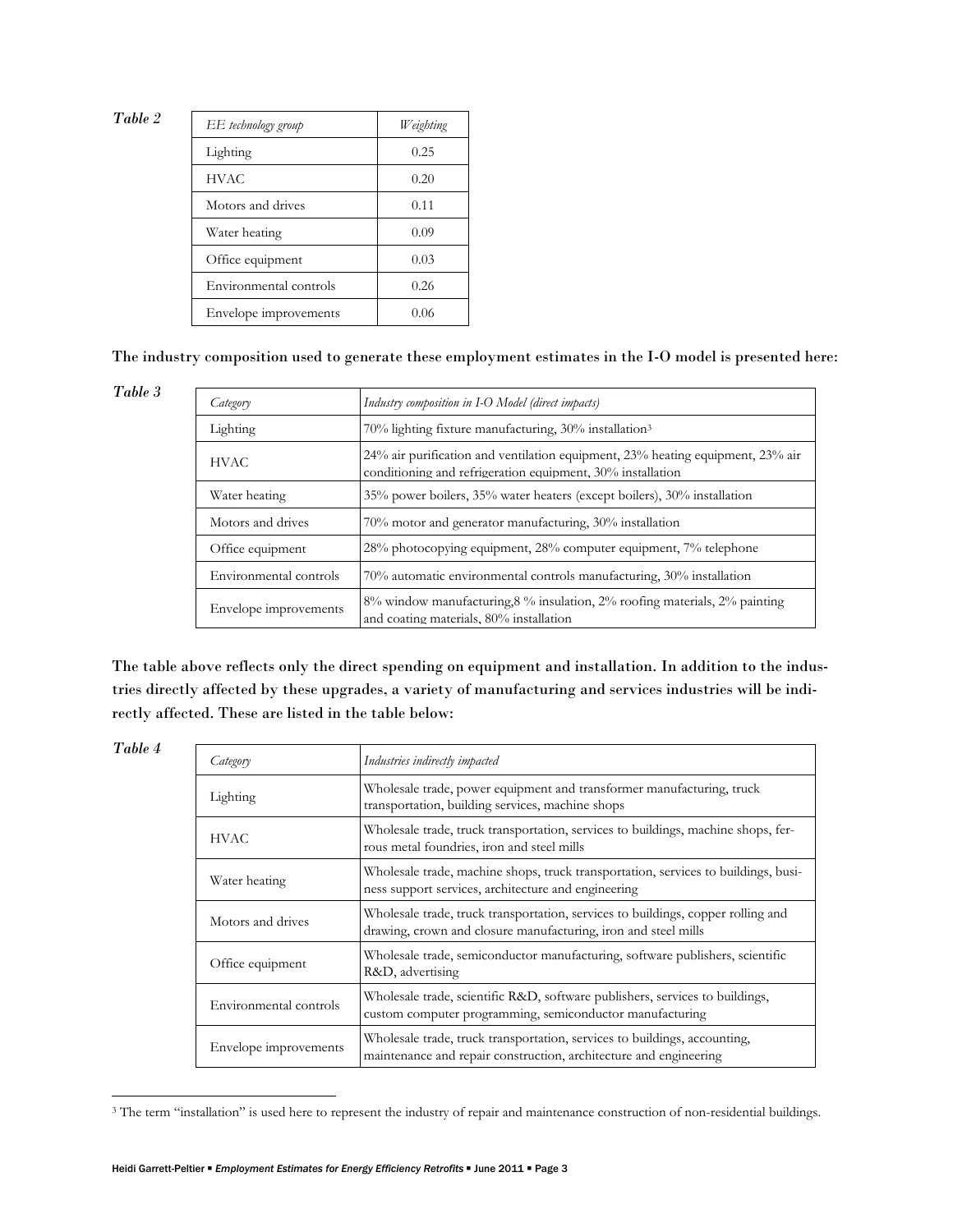In addition to manufacturing and installing new energy-efficient technologies, a national program to retrofit commercial buildings will generate employment in facilities services, as building owners employ personnel to operate and monitor their building's energy system. The majority of this cost (95%) will be directly attributable to paying personnel, while a small percentage (5%) is used to purchase belts, coils, and other such equipment needed to maintain the facility's energy operations. The employment multipliers for these operations are as follows:

*Table 5* 

| Category                                                                                                                                                                 | Direct employment<br>per \$1 million                                                                  | Indirect employment<br>per \$1 million | Induced employment<br>per \$1 million | Total employment<br>per \$1 million |
|--------------------------------------------------------------------------------------------------------------------------------------------------------------------------|-------------------------------------------------------------------------------------------------------|----------------------------------------|---------------------------------------|-------------------------------------|
|                                                                                                                                                                          | 8.0                                                                                                   | 4.4                                    | 5.0                                   | 17.4                                |
| Industry composition (direct spending)<br>Facility<br>operations<br>95% facility support services,<br>$2.5\%$ belts and hoses, $2.5\%$<br>transformers, coils, inductors |                                                                                                       | Industries indirectly impacted         |                                       |                                     |
|                                                                                                                                                                          | Scientific and technical consulting, real estate,<br>telecommunications, architecture and engineering |                                        |                                       |                                     |

Finally, energy efficiency upgrades will lower the total cost of energy spending in the retrofit buildings. These savings will be re-spent by building owners, creating additional demand (and therefore additional employment) in other industries. We assume here that building owners will spend the savings on energy costs according to the same pattern of non-energy purchases they currently make. These employment impacts are as follows:

*Table 6* 

| Category                                                                                                               | Direct employment<br>per \$1 million   | Indirect employment<br>per \$1 million                                                                                                            | Induced employment<br>per \$1 million | Total employment<br>per \$1 million |  |
|------------------------------------------------------------------------------------------------------------------------|----------------------------------------|---------------------------------------------------------------------------------------------------------------------------------------------------|---------------------------------------|-------------------------------------|--|
|                                                                                                                        | 6.5                                    | 3.4                                                                                                                                               | 4.0                                   | 13.9                                |  |
| Real estate<br>establish-                                                                                              | Industry composition (direct spending) | Industries indirectly impacted                                                                                                                    |                                       |                                     |  |
| ment<br>$100\%$ industry spending (industry<br>spending<br>is all real estate establishments,<br>including commercial) |                                        | Wholesale trade, truck transportation, services to<br>buildings, accounting, maintenance and repair<br>construction, architecture and engineering |                                       |                                     |  |

### EMPLOYMENT CREATED BY COMMERCIAL ENERGY-EFFICIENCY UPGRADES

In the table below, we use these employment multipliers along with data provided by USGBC as well as data from the Energy Information Administration to model the employment effects of a national energy efficiency retrofit program for commercial buildings. The table below includes federal and private spending through various provisions in the Better Buildings Initiative. These provisions include:

- a tax incentive for commercial building retrofits;
- **energy efficiency loan guarantees;**
- a competitive grant program ("Race to the Green"); and
- deployment of existing state and local ARRA-funded commercial energy efficiency programs.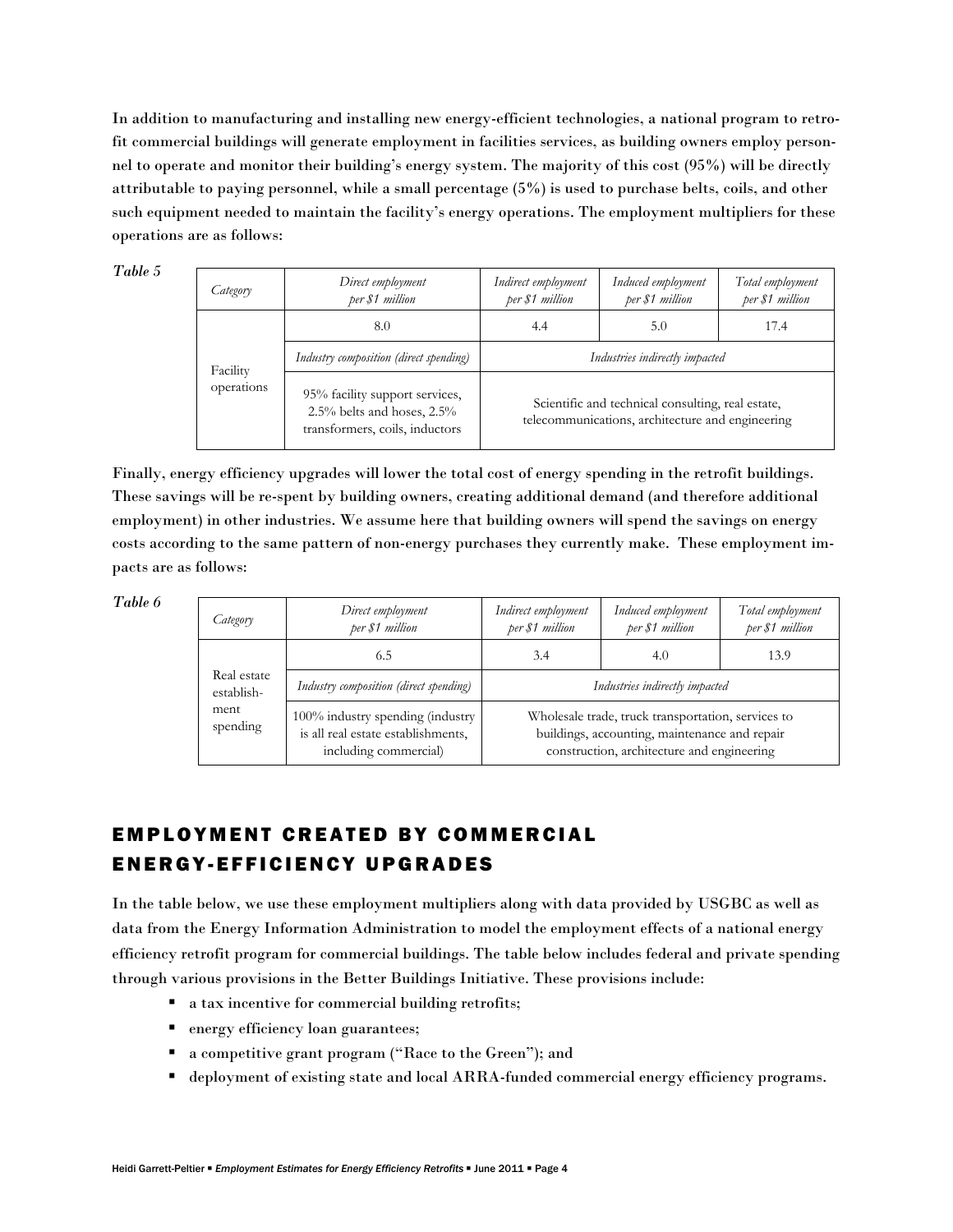#### FEDERAL AND PRIVATE INVESTMENT AMOUNTS

The federal investment amounts for each of these categories were provided to PERI by the U.S. Green Building Council, based on expected spending for the Better Buildings Initiative4. In all categories of the initiative, federal dollars are expected to leverage private investment. Tax incentives are assumed here to leverage \$3 of private investment for each \$1 of federal spending. This leveraging amount is based on prior external estimates of the Building Star proposal for expanded tax credits and is a somewhat conservative estimate as compared to other third-party analysis.5,6 The pilot loan guarantee program assumes a leveraging amount of 10 to 1, which is consistent with the credit subsidy for Recovery Act funded Department of Energy Loan Guarantee Programs. The "Race to the Green" leverages at a ratio of 5 to 1, which is consistent with leverage targets for DOE Recovery Act programs to state and local governments and results in \$90 million federal dollars leveraging an additional \$450 million from other government units. The leverage amount of the deployment of existing state and local Recovery Act-funded commercial EE programs is based upon direct feedback from Recovery Act recipients who are in the process of establishing partnerships with lenders and launching programs.7 For each of these categories in the Better Buildings Initiative, we model the separate and combined employment impacts of federal and private investment.

#### EMPLOYMENT MULTIPLIERS

*Tax incentives.* The structure for this program is that 60 percent of the tax incentive will be received at the beginning of the program, and the remaining 40 percent will be paid after 2 years if the building meets its energy targets. Based on the leveraging amounts provided by USGBC, the federal funds (\$1 billion) leverage \$3 billion in private investment. We assume that of the \$3 billion private funds, 90 percent (or \$2.7 billion) are spent upfront, 5 percent (\$150 million) after year 1 and 5 percent after year 2. The upfront combined public and private funds (\$600 million public plus \$2.7 billion private) are used to buy and install a variety of EE technologies. We use the weighted average employment multiplier to estimate the jobs created by this combined investment of \$3.3 billion. The weighted average multiplier includes all of the technology categories listed above (lighting, HVAC, water heating, motors and drives, office equipment, environmental controls, and envelope improvements). As described above, the weights were derived using data on measures installed in ESCO projects, collected by Berkeley National Laboratory and provided to PERI by USGBC.

The additional \$400 million in federal funds are paid after two years, and ten percent of the private funds (\$300 million) are spent over these two years. We assume that this is the value to the building owner of meeting the energy target, and that the owner will spend up to this amount in employing personnel to operate and maintain the building energy system. Thus the employment multiplier that we use for this combined amount of \$700 million is the multiplier for 'facilities services'. While the federal government would pay this amount at the end of two years, we assume it will be treated as reimbursement to building owners, and that these owners spend up to this amount within the first two years of the program.

 <sup>4</sup> http://www.energy.gov/news/10049.htm

<sup>5</sup> See the Building Star Fact Sheet at

http://www.energyfuturecoalition.org/files/webfmuploads/Fact%20Sheet%20for%20Building%20Star%203.4.10.pdf

<sup>&</sup>lt;sup>6</sup> See the Architecture 2030 Fact Sheet at http://www.architecture2030.org/downloads/BBI\_factsheet\_FINAL.pdf

<sup>7</sup> This information was provided to PERI by the National Economic Council on May 27, 2011.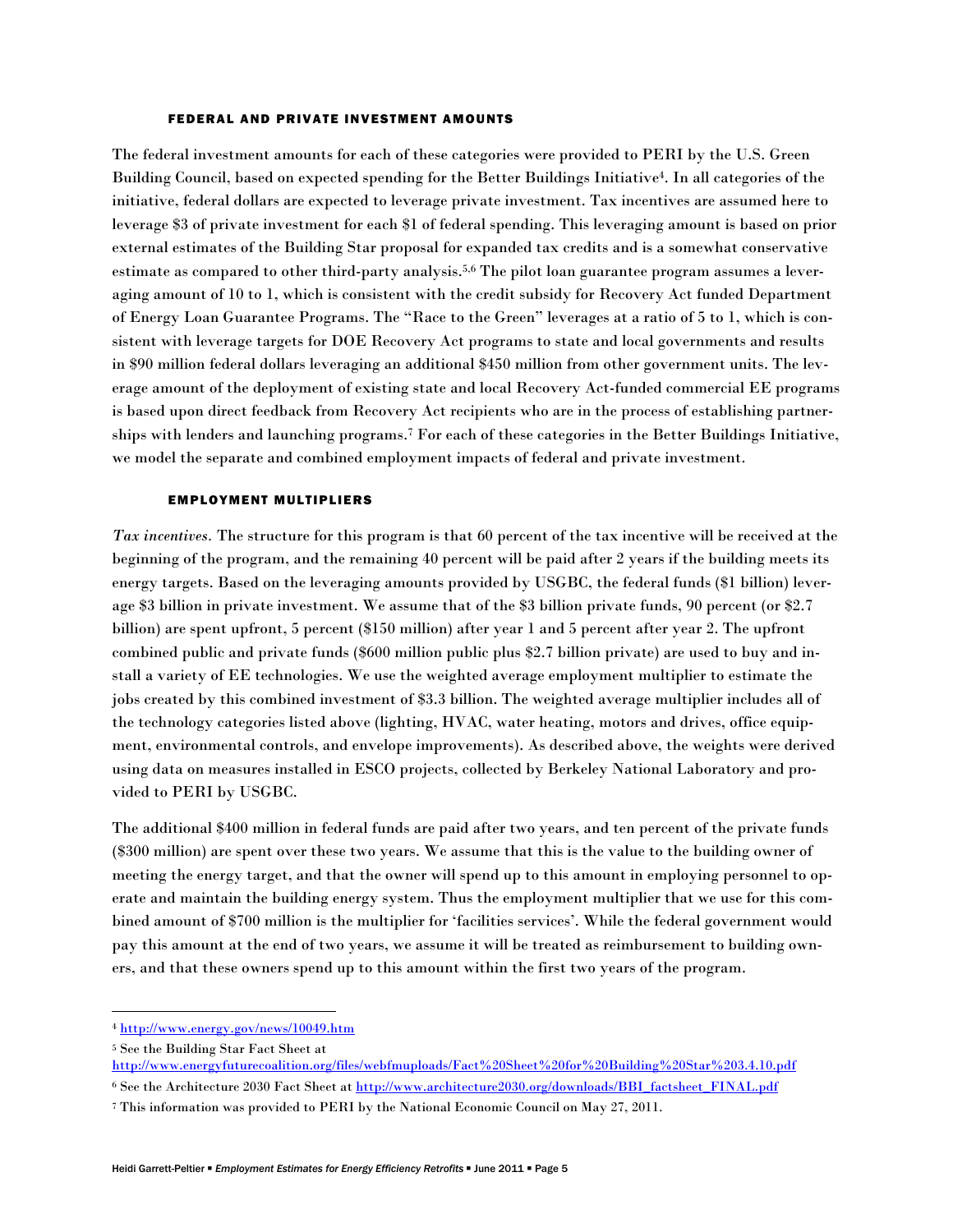For the category "Respending of Energy Savings" we first estimate office building energy costs and then estimate the savings to building owners achieved through this program. First, using the 2003 CBECS we find the percentages of energy consumption types used by office buildings. These data show that office building energy consumption is 63.4% electricity, 23.7% natural gas, and the remainder fuel oil and district heat. Using the EIA's April 2011 *Short Term Energy Outlook*, we identify commercial building energy use and energy prices, and find that commercial buildings in total use about \$200 billion (in \$2010) of energy each year. This total spending applies to all commercial buildings. The portion expected to be touched by this EE program, 1.667 billion square feet, represents 2.32% of this total square footage. This percentage of \$200 billion is \$4.685 billion. Since USGBC expects energy savings of 31%, the dollar value of savings is then \$1.45 billion. We then assume that these energy savings will be spent according to the current purchasing patterns of the owners of these buildings, which are typically Commercial Real Estate firms, and use this multiplier to estimate employment effects of respending energy savings.

| Energy Savings Levels*   | $Distribution^*$ | Square Footage      | Total Incentive Amount |  |
|--------------------------|------------------|---------------------|------------------------|--|
| $20 - 24\%$              | 30%              | 500 million sq ft   | \$300 million          |  |
| $25 - 29%$               | 30%              | 500 million sq ft   | \$300 million          |  |
| $30 - 34\%$              | 10%              | 167 million sq ft   | \$100 million          |  |
| $35 - 39\%$              | 10%              | 167 million sq ft   | \$100 million          |  |
| $40 - 44\%$              | 10%              | 167 million sq ft   | $$100$ million         |  |
| $45 - 50%$               | $5\%$            | 83 million sq ft    | \$50 million           |  |
| $50\%$ or more           | $5\%$            | 83 million sq ft    | \$50 million           |  |
| <b>TOTAL</b>             | $100\%$          | 1.667 billion sq ft | \$1 billion            |  |
| Weighted average savings | 31%              |                     |                        |  |

\*Data provided to PERI by U.S. Green Building Council

*Table 7* 

*Energy efficiency loan guarantees.* The loan guarantee program is a credit subsidy which is used to stimulate private lending. In terms of job creation, only the private funds will generate employment. The federal funds would only be used in the case of default, which implies an unsuccessful project that does not generate ongoing employment. Thus there is zero employment creation for the federal funds held in reserve. For the private funds we use the weighted average employment multiplier for installed EE technologies.

*"Race to the green" grant program*. Here both federal and private dollars lead to job creation and we use the weighted average employment multiplier for installed EE technologies for this program area.

*Deployment of existing recovery act commercial energy efficiency loans.* This category includes various measures to support commercial energy efficiency programs, including credit enhancements, the State Energy Program, and the Energy Efficiency and Conservation Block Grant Program. We make the conservative assumption that federal funds will be used to guarantee loans and thus do not directly create employment. Job creation results from the private funds leveraged through this program, for which we use the weighted average employment multiplier for installed EE technologies.